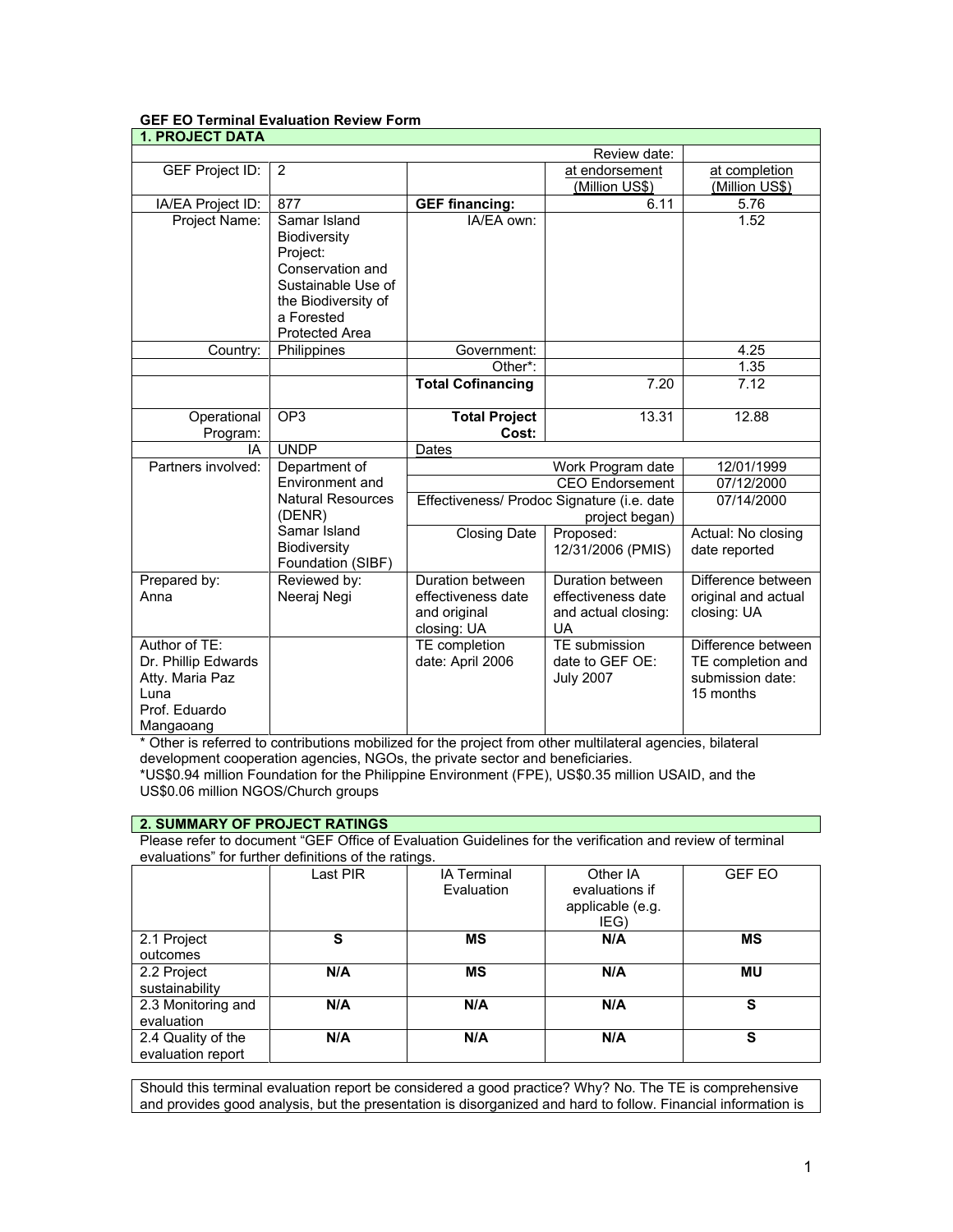not clear. The TE does not clearly outline the changes recommended by the Mid-Term Evaluation. Is there a follow up issue mentioned in the TE such as corruption, reallocate on of GEF funds, etc.? No.

# **3. PROJECT OBJECTIVES AND ACTUAL OUTCOMES**

### **3.1 Project Objectives**

• **What were the Global Environmental Objectives of the project? Were there any changes during implementation?**

According to the project brief the global environmental objective was to protect a representative sample of the forest biodiversity of the Philippine archipelago. According to the TE there were not changes during implementation.

• **What were the Development Objectives of the project? Were there any changes during implementation?**

According to the project brief the development objective was to establish and manage the Samar Island Natural Park with broad-based stakeholder participation.

According to the TE the Mid-term Evaluation (MTE) undertaken in June 2004 was fairly heavily critical of project performance and made a number of recommendations that significantly changed the strategy of the Project. The MTE concluded that "a broader project purpose would be feasible and more appropriate" and, seizing upon the ambiguity in project design and the mismatch between the project purpose and the project goal, recommended "expanding the purpose of the SIBP towards development of a natural resource management system for conservation and ecologically sustainable development across the whole of Samar Island".

In October 2004, the Project Steering Committee (PSC) agreed to accept an expanded project purpose, requesting that the goal and project purpose be amended to reflect this but then, perversely, making no formal response to another MTE recommendation to "review the logical framework in the light of recommendations from the MTE"

In addition, there appears to have been significant support within the PSC, and from UNDP too, if not expand the geographic scope of the Project, certainly to increase support for economic livelihood activities. This is reflected in the minutes when accepting the MTE recommendation to increase support for economic /livelihood activities of "Accepted. Our battle cry since Day 1".

The logical framework was, however, not revised in line with the recommendations of the MTE. **3.2 Outcomes and Impacts**

### • **What major project outcomes and impacts are described in the TE?**

Output 1: Adaptive management framework for conservation management – The Samar Island National Park (SINAP), at c. 453,000 ha the largest terrestrial protected area in the Philippines – has been formed by Presidential proclamation. Its protection has been reinforced by three Provincial Ordinances banning logging and mining. The Congressional Act is still awaited. A protected Area Management Board and Executive Committee have been formed and are functioning. A PA Management Plan is due in April 2006, complete with zoning plans. A biological Resource Assessment has been completed.

Output 2: Conservation functions and infrastructure – Some Park staff members have been recruited by the DENR and several Project staff members are holding dual functions in the Project and the Park. Park infrastructure is being constructed and is expected to be complete by December 2006. Costs are greater than anticipated so signage has suffered as a result. The functions of the park staff and the DENR District offices have not yet been properly formulated Park boundaries are delineated on a map, but await passage of the Congressional Act before they can be demarcated on the ground.

Output 3: Community-based conservation framework – A community outreach program (COP) is operating in 62 barangays, mostly in the buffer zone, in place of Community Forestry Program originally envisaged. Community profiles have been established for all barangays. The framework of Bufferzone Management Units with Village conservation Committees was replaced unsuccessfully by a watershed management approach. Forest guards have been partially identified but not yet appointed.

Output 4: Awareness of conservation values and threats – Communications strategy, awareness program and awareness materials has all been completed. In addition, significant awareness-raising and advocacy activities have unified the people of Samar and their civic and religious leaders like never before. A protest caravan with the theme of "Yes to SINP, No to mining" and involving over 15,000 people was held on 8th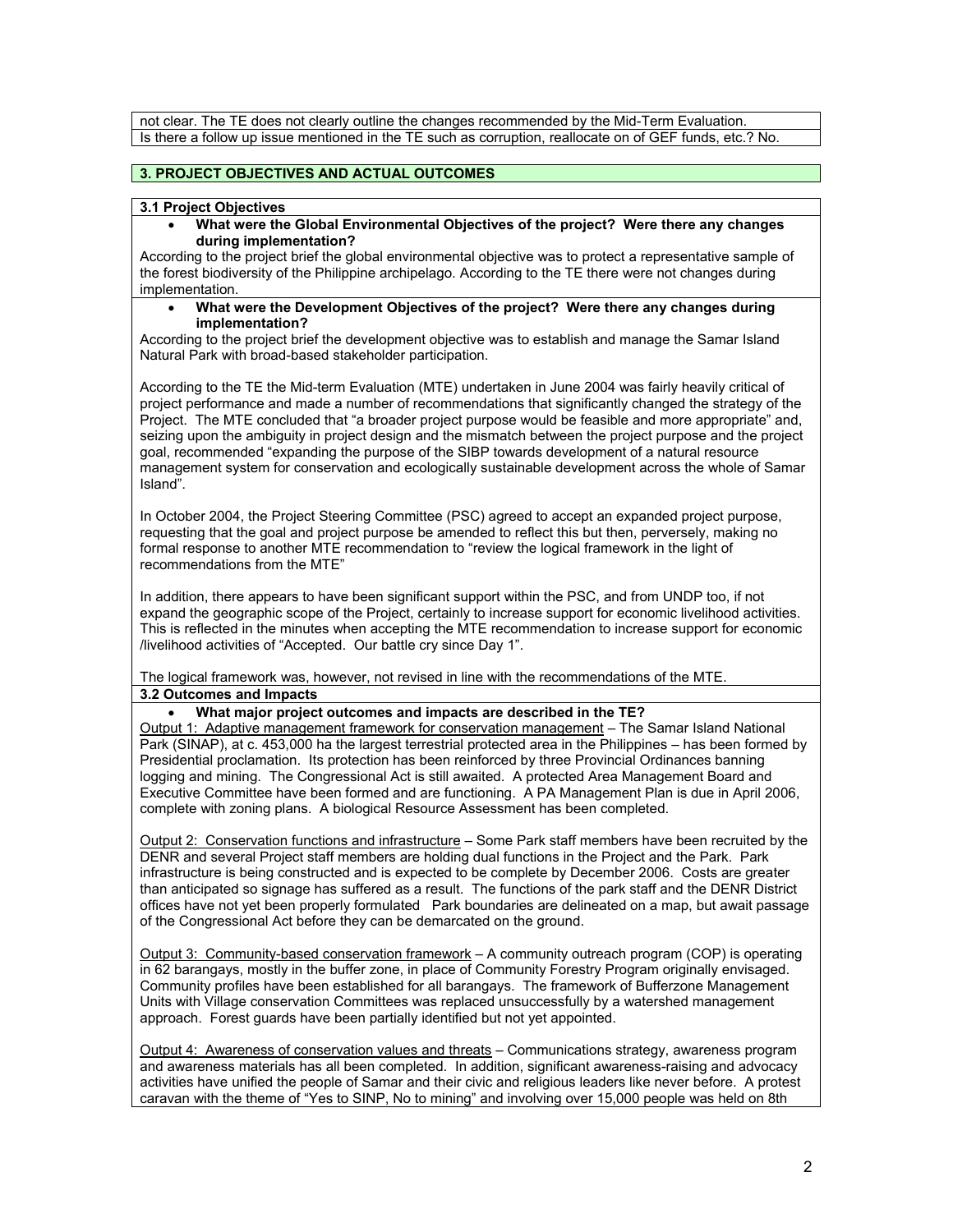August 2003 and five days later the SINP Proclamation was signed by the President. The Samar Island Council for Sustainable Development has been formed.

Output 5: Conservation objectives in LGU development planning – The results from the resource valuation study are not yet available. Provincial workshops on integrated conservation and development were merged with the workshops undertaken for the watershed management planning approach.

Output 6: Alternative conservation-enabling sustainable livelihoods promoted – The feasibility study for NTFP harvest was completed for some products, but provisional harvest quotas have still not been set. A community consensus has been reached for ecotourism priorities but no ecotourism management plan has yet been drafted, nor activities undertaken. The Farming Systems review failed but five demonstration farms were established and a market study into priority crops undertaken.

Output 7: Sustainable financing for recurrent costs of conservation activities – Few activities were planned under Phase one, but initial action have led to some finance being pledged, most notably with DENR paying 16 regular Park staff and 13 others on a contact basis.

# **4. GEF EVALUATION OFFICE ASSESSMENT**

**4.1.1 Outcomes (use a six point scale 6= HS to 1 = HU)** 

**A Relevance** Rating: 5 The TE does not discuss relevance per se, but the project's outcomes are consistent with OP3: Forest Ecosystems. According to the TE the project established the Samar Island National Park (SINAP) under the National Integrated Protected Area System (NIPAS). According to the project brief, the country's conservation strategy centers on the management of PAs under NIPAS, with the goal of capturing a representative sample of biodiversity within the conservation estate. Key problems identified by the TE was the low level of country ownership and external factors such as two Mineral Sharing Production Agreements overlapping the Park's boundaries were issued in December 2002. In addition, a Timber License Agreement including 95,000 ha of the Park, suspended under the moratorium on logging placed on the island in 1989 has been lifted.

#### **B Effectiveness** Rating: 4

Overall, the TE evaluates the Samar Island Biodiversity Project to have been successful but with reservations. According to the TE It is important to understand that the relative weighting given by the TE to the various components is not equal and that the key deliverables under Outputs 1 and  $4 - i.e.$  the establishment of a new protected area on land containing an estimated 21+ billion US dollars worth of bauxite and unmeasured timber resources, and consequently in the face of considerable powerful political opposition; and the creation of a vocal, supportive and active society, united at all levels and across the spectrum of its leaders in support of the Park and against the extractive industries – are considered to be absolutely central to the Project's success. Even the presence of some 200,000 people living within the proposed SINP boundaries was overcome and the vocal opposition commonly expressed by people to being included in a protected area was absent in this Project.

#### **C Efficiency (cost-effectiveness) Rating: 4**

According to the TE, overall implementation on the ground was particularly successful – the strong link made between conservation objectives and development activities and the way they were implemented.

The concept of co-management of the Project by the Government and the NGOs had its roots in lessons learned from the World Bank-GEF Conservation of Priority Protected Areas Project where separate financial arrangements had been established for the Government and the NGOs, with Government being responsible for 33% of the funding and the NGOs for 67%. As a result of significant difficulties arising from a system whereby the NGOs, who were given complete autonomy with no monitoring or management input from the Government, failed to deliver on the livelihood components and had to return significant monies to the WB-GEF, but for which the Government was ultimately held accountable since it was the guarantor of the project, UNDP and DENR agreed to set up the co-management for the SIBP to be equal but with GOP being ultimately accountable.

In some ways this might have been expected to be somewhat ambitious for a new NGO comprising geographically disparate functions and aims. In many ways this was the case. The "growing pains" of the SIBF clearly resulted in inefficiencies leading to delays and failure to achieve certain deliverables, most notably the Farming Systems Review. It appears that the NGOs thought "co-management" was to be completely equal in all respects, e.g. co-signing everything including, say, travel orders, and had apparently requested this, but in reality they found the levels of administration burdensome and two of the CPMs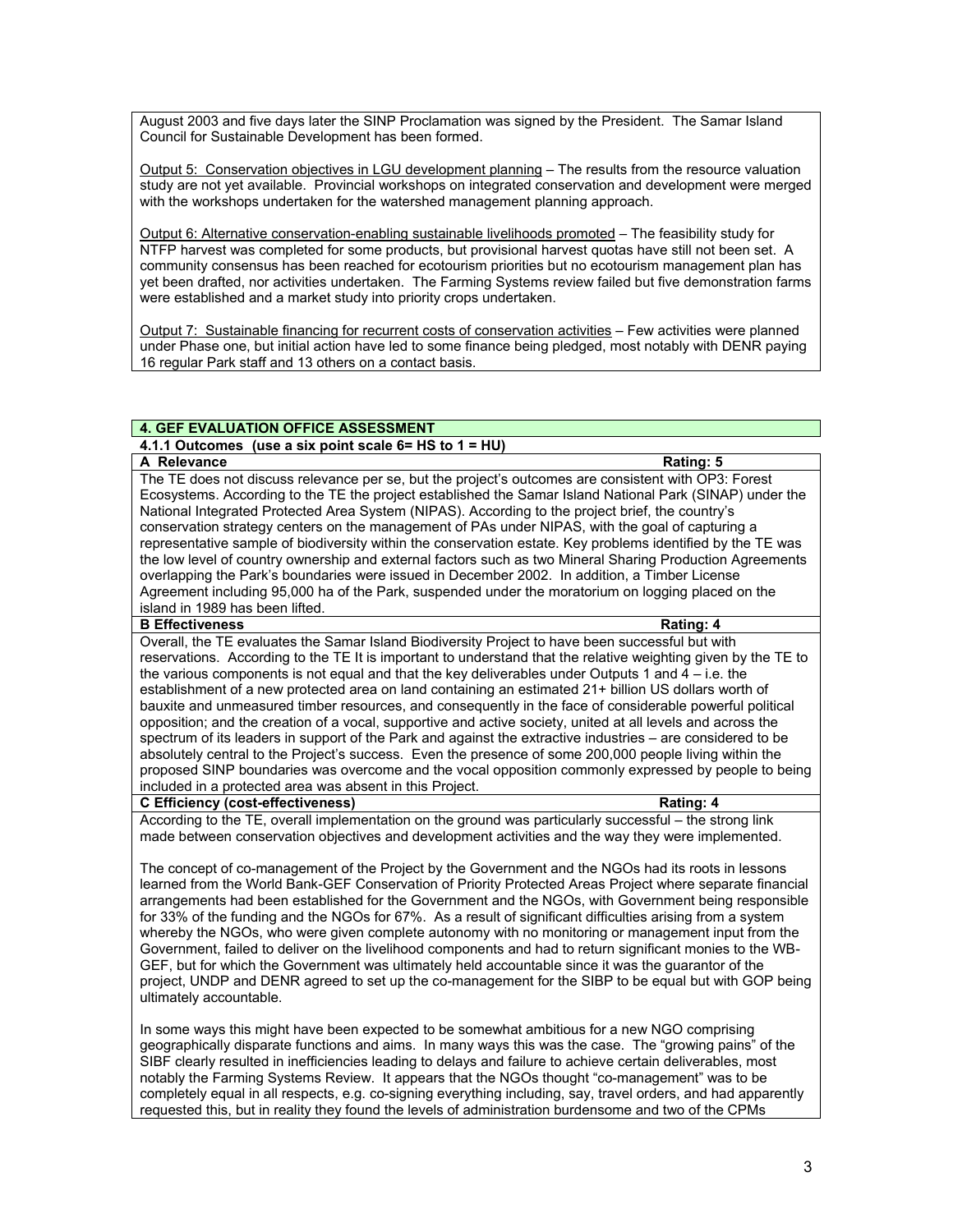interviewed complained that the amount of administration meant that they had too little time to be effective in leading on their allocated tasks of advocacy and livelihoods.

The key problem besetting the Project has been that of "strategic or project creep" (the project was extended by 20 months). A sequence of seemingly unrelated events has been allowed to transpire that has resulted in a change of strategic direction that has diluted the delivery of project resources to priority areas and produced outputs that are of dubious value. Unfortunately this has detracted from the Project's considerable successes in other areas. In brief, there were considerable tensions within the Project between the NGOs whose focus was on providing a livelihood-based response to biodiversity conservation across the island, and the DENR management which was focused on the SINP as per the Project Brief. These tensions can be accorded to the fact that the NGOs, or their representatives, were never given the opportunity to sign off on the Project Brief submitted to GEF, even though they had been included as co-implementers.

These tensions and pressures permeated the Project to such an extent that they were picked up by the Midterm Evaluation who assessed them as being valid and recommended "expanding the purpose of the SIBP towards development of a natural resource management system for conservation and ecologically sustainable development across the whole of Samar Island" without any further resources being made available. The PSC agreed. As a result, the PMO moved to attempt to extend its resources to provide a more island-wide approach. This appears to have focused on re-directing the PA management planning exercise in which there was a dearth of national expertise (including the CTA) to that of watershed management planning (in which the overly-influential CTA had experience) on the basis that such an exercise would provide an island-wide framework for livelihood interventions as well as providing sufficient basic material which could be stitched together easily to form the PA management plan. Unfortunately it did neither, and this decision represents the culmination of strategic creep with significant subsequent effects.

The TE also notes that the costs for the livelihood components of the Project were under-estimated, and this is one of the main factors leading to those outputs having being ineffective in a number of areas.

### **4.1.2 Impacts**

The Project components largely concerned with facilitating operations within the Park and providing interventions to boost alternative livelihoods to reduce pressure on the forest can continue to be developed in time. Without the former, it is unlikely that there would be significant amounts of forest to conserve through livelihood interventions in ten years time. The reservations expressed arise mainly from the "strategic creep" that has developed to the detriment of the planning and community-based conservation framework, and to poor delivery of various products which has led to delays or cancellations and has particularly affected the livelihood aspects of the Project.

**4.2 Likelihood of sustainability.** Using the following sustainability criteria, include an assessment of **risks** to sustainability of project outcomes and impacts based on the information presented in the TE. Use a four point scale (4= no or negligible risk to 1= High risk)

#### **A** Financial resources **Rational Rational Rational Rational Rational Rational Rational Rational Rational Rational Rational Rational Rational Rational Rational Rational Rational Rational Rational Rational Rational Rational**

The TE rated output 7, sustainable financing for recurrent costs of conservation activities, marginally successful. The original project design envisaged few activities for this output in Phase One of the Project, delaying most until Phase Two, but initial actions have led to some finance being pledged, most notably with DENR paying 16 regular Park staff and 13 others on a contact basis. Also a debt reduction agreement was signed between the Philippines and the US to set up a fund for tropical forest conservation in September 2002. Work towards setting up a Foundation to handle the fund commenced straight afterwards, but due to approvals needed from both governments to the incorporation papers, it was established officially as the Philippine Tropical Forest Conservation Foundation (PTFCF) only in April, 2005. The SIBP intends to access these funds for the SINP through a proposal to be filed when the PTFCF releases a call for proposals in 2006. A donor's meeting, set to be conducted in December 2005 to collect pledges from different agencies and entities for the funding of specific areas of SINP operations, did not take place because of the delay in producing the PA Management Plan. It is now set as a priority activity for 2006, to be scheduled when the Work and Financial Plan section of the Management Plan will have been completed.

The NIPAS Act provides that protected area funding derived from taxes, permits and other fees should all accrue to an Integrated Protected Area Fund (IPAF), 75% of which should be used for the protected area where they were collected (called a sub-fund) and 25% of which should go to a Central IPAF for use in other protected areas unable to generate revenues. The PAMB approved the establishment of the sub-fund on 29th April 2005, as well as adopted an interim fee schedule on 10th August 2005 which is still awaiting approval by the DENR Secretary prior to full implementation. Monies placed in the sub-IPAF are subject to release after a minimum of six months upon meeting a ream of bureaucratic requirements, chief amongst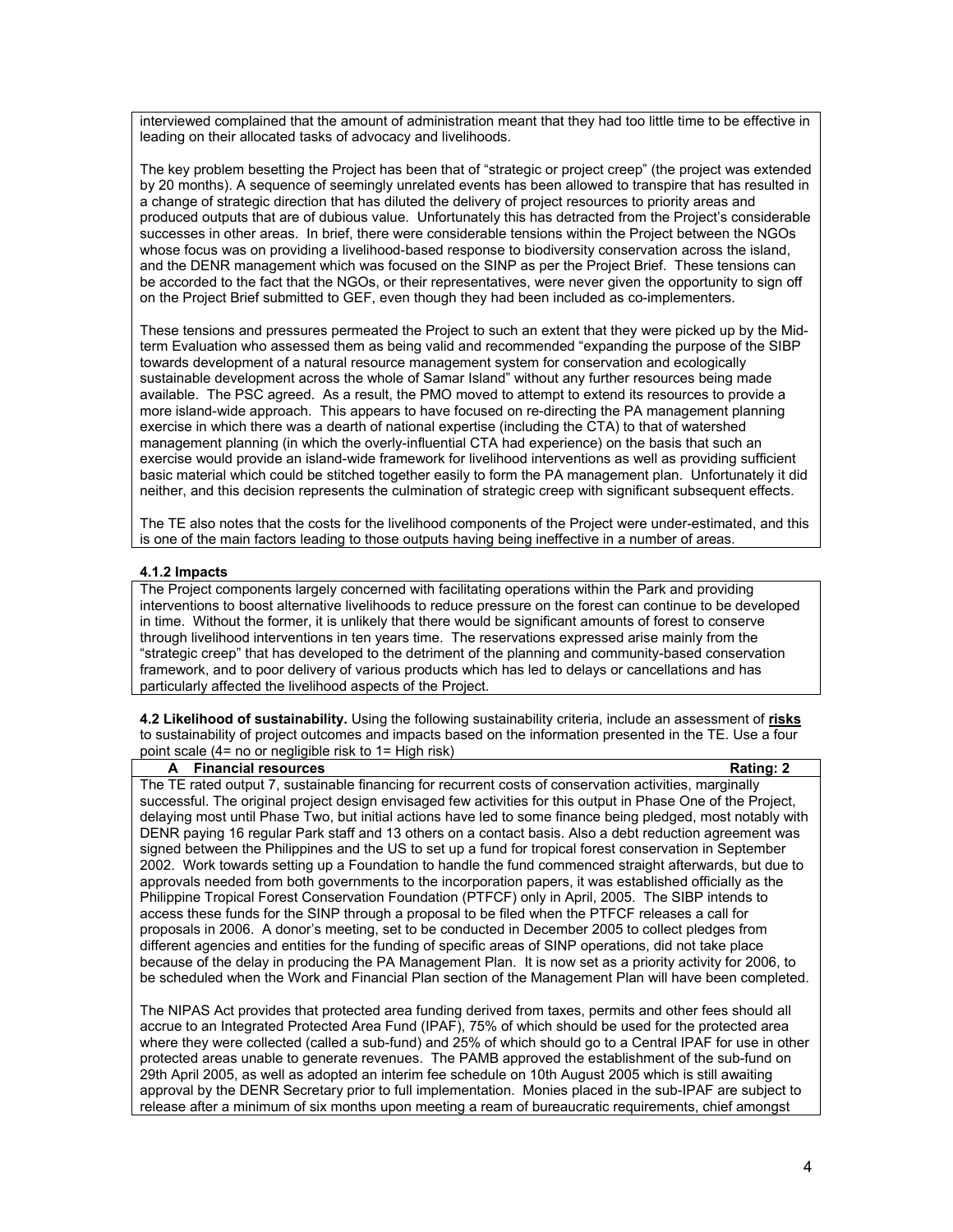which is a work plan approved by the Secretary of the DENR for the use of the funds.

The TE states that current estimates of Park revenue against costs suggests an 8-11 million peso annual deficit. The TE Team recommended unanimously and without ambiguity that the GEF supports the second phase of the SIBP to consolidate the considerable gains achieved by the first phase. Phase Two needs to incorporate innovative means of deriving finance for the Park. Issues to be looked at include disengaging the SINP from the National Integrated Protected Areas System as a pilot trial to operate as an independent business unit; reviewing a wide range of financial options, e.g. debt swaps, carbon offsets, foundations, watershed protection, and obtaining the proceeds from confiscated resources and equipment from illegal operations within the Park (e.g. timber and vehicles). Policy revisions, both of DENR rules and the proposed bill for SINP might be required to make some of these happen.

# **B** Socio political Rating: 3

The TE rates the following risk of insurgency as low. The New People's Army (NPA), a country-wide armed wing of the Communist Party of the Philippines, remains a risk to project operations in the area since Samar is a known NPA stronghold. The Project has been operating successfully in Samar despite the Peace and Order situation, for six years. The Project now appears to be accepted as politically neutral and bringing benefits to poor forest communities. Providing Project personnel and strategy continue to remain neutral, no significant risk to staff is foreseen. Some delays to project activities can still be envisaged because of occasional confiscation of equipment and denied access to certain areas at certain times.<br>
C Institutional framework and governance

# **CONFIDENTIAL INSTITUTION IN A THE INSTITUTION IN A THE INCREDICT AND RATING: 3**

The TE rates the risk of weak management as low. According to the TE weak management has hampered project progress, strategy and direction during Phase One. If this is allowed to go unchecked, then similar problems will affect Phase Two, resulting in significant delays and missed delivery of products.

Many of the Project staff members are simultaneously holding dual roles within the Project and the embryonic Park Management Authority. The MTE criticized this recommending that a clear distinction be made the two on the basis that the "task of the former is to facilitate the establishment of the conservation system or PA for the latter to manage," but PSC rejected this because they believed it to be a good way of institutionalizing the Project. The TE agrees with this position but recognizes that it entails a lot of work for those people holding dual roles, and assumes that such staff members are both of high-caliber and dedicated to a successful project outcome – something that seems to be the case here. However, such a position should not be taken for granted and the TE would not recommend this approach as a general rule.

Phase Two will require clearer and closer supervision which needs the respective roles of the TPR and PSC to be better defined. The frequency with which these bodies, at least the PSC, needs to be increased, preferably to three per year, and the schedule kept to. This will need monitoring by the TPR. The comanagement arrangements between DENR and SIBF should be maintained Careful definition and agreement of the scope of the second phase will be necessary to avoid a repeat of tensions between project partners. The selection procedures for the positions of PM and CPM need radical improvement on both sides. Careful definition of respective roles will also need to be undertaken and kept to. An "out-of-Visayas" national or international CTA needs to be hired to bring fresh insights to the second phase. The logframe needs to be adhered to more strongly to direct work programs. Monitoring of the effects of project interventions needs to become standard practice.

#### **D Environmental Rating: 2**

The TE rates the following risks: i) mining – medium; and ii) logging – low.

One of the most significant issues directly affecting the SINP are two Mineral Production Sharing Agreements (MPSAs), both of which overlap with the Park boundaries. The issue poses substantial but manageable risks to the Park, foremost among which is that it could deadlock the legislative action needed to fix the final boundaries. If and when the Project's proposed bill passes both Houses of Congress, insertions can still be made in the Bicameral Committee that would excise portions of the Park for mining. However, such manipulations will almost certainly meet with substantial public opposition. Furthermore, the character of the forests as old growth would still close the areas off to mining as provided for in the Mining Act, even in the event that they are excised from the Park.

Another extractive activity that may threaten the Park is commercial logging. The island has been under a logging moratorium since 1989 after flash floods devastated parts of Northern and Eastern Samar. Timber License Agreements (TLA), including 95,000 ha issued to the San Jose Timber Corporation (SJTC), operating prior to the floods were suspended by the moratorium. In August 2005, an order issued by the previous DENR Secretary lifted the suspension of the SJTC license and another 16 years were granted to SJTC to log the concession. If the SJTC is eventually allowed to operate within the SINP, road networks and increased settlements will inevitably follow opening areas to illegal hunting and settlement thereby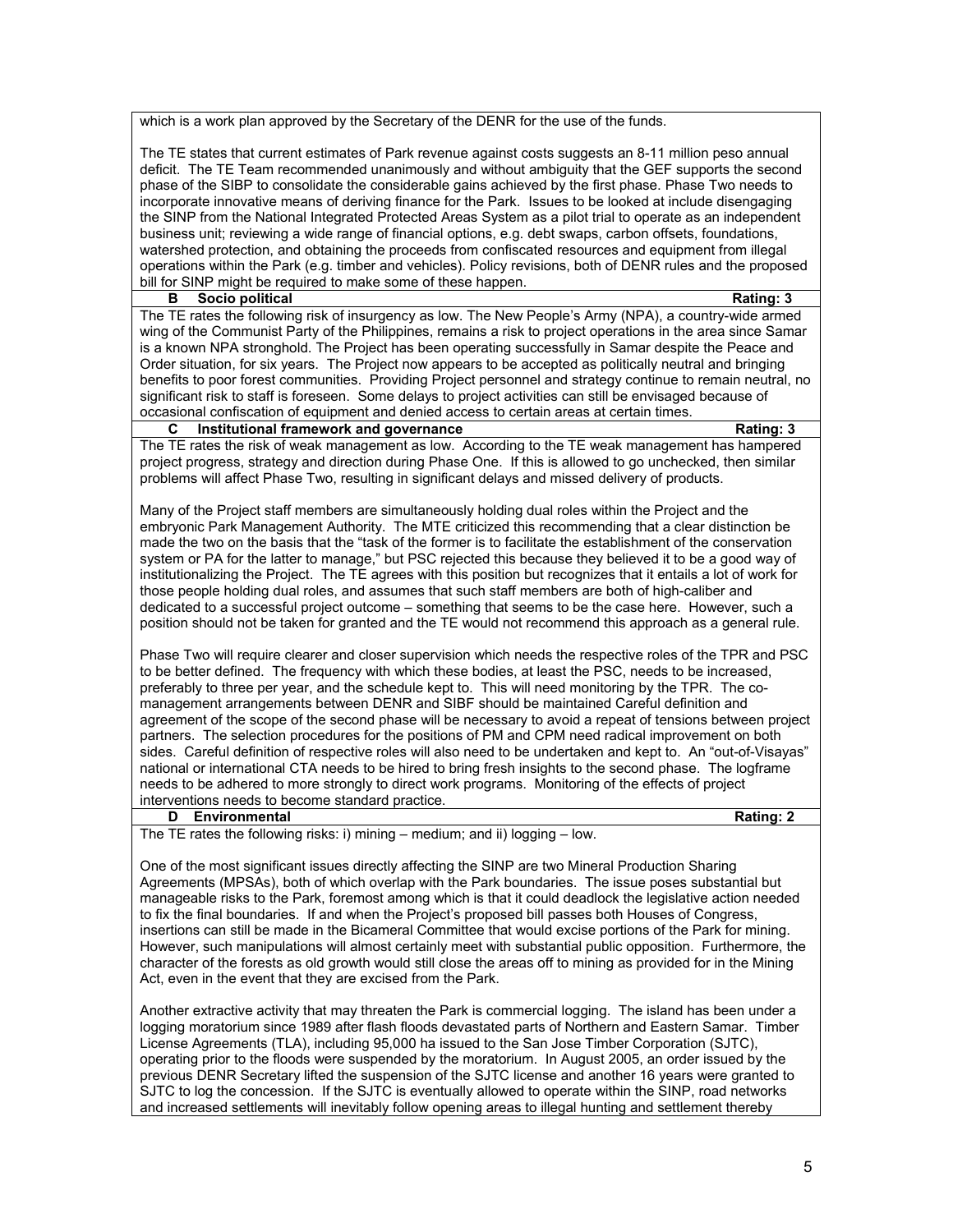increasing park operational costs to impossible levels.

Small-scale illegal logging continues to pose a threat to the SINP. While residents estimate an 80% decline in the illicit trade since a sawmill was closed due to the absence of buyers, there seems to be a mass acceptance that small-scale illegal logging could not be stopped. This is alarming because nearly 200,000 people live in the Park and need firewood and houses, and hence still pose an enormous threat if no systematic approach is taken to ensure law enforcement coupled with the provision of alternatives.

## **4.3 Catalytic role**

# **a. Production of a public good**

According to the TE the Project has implemented effective strategies to raise awareness and concerns among the local constituents on matters and issues related to Samar Island's environment and biodiversity conservation, especially among the leaders in the provincial and municipal governments, and the church. The SIBF, who took the lead in this activity, have achieved considerable success in uniting people and their leaders across the island in support of the SINP and against the extractive industries which threatens it and their communities. Long years of experience on advocacy work in the island combined with high capacity in this area appear to have paid dividends. This success has contributed to building vigilance among the local populace in protecting the forest and its biodiversity, and in decisions by villagers to stop timber poaching and to engage in alternative livelihood opportunities.

# **b. Demonstration**

According to the TE the demonstration farms established by the project were inappropriate and do not showcase improved technologies that link livelihoods to biodiversity conservation. The project established five demonstration farms showcasing vegetable farming, abaca production, pili production, establishment of fruit tree plantations, and coconut-based multiple cropping system. Unfortunately in the absence of the Farming Systems Review the demonstration farms have failed to capture the Project's aim of showcasing conservation-compatible farming systems.

#### **c. Replication** None

**d. Scaling up** None

# **4.4 Assessment of the project's monitoring and evaluation system based on the information in the**  <mark>TE</mark><br>A. M&E design at Entry

# **Rating** (six point scale): **5**

According to the Project Brief, the Executing Agency will be required to prepare quarterly and annual workplans and report to UNDP and DENR on progress in achieving targets enumerated in the plans. The Quarterly Progress Reports (QPRs) would provide a brief summary of the status of input procurement and output delivery, explain variances from the work plan, and present work-plans for each successive quarter for review and endorsement. Annual Progress Reports (APR's) would provide a more in-depth summary of work-in-progress, measuring performance against both implementation and impact indicators. APR's would inform decision-making by the Project Steering Committee, which would evaluate whether any adjustment in approach is required. The GEF Project Implementation Review (PIR) will be completed annually and would review implementation progress prospects of achieving global environmental objectives, and would serve to identify lessons learned from GEF experience and share them broadly within the GEF family and with other interested parties. Finally, a terminal report would be completed prior to the completion of each phase of the project detailing achievements and lessons.

Upon commencement of project implementation, the project office would develop analytical and sampling tools for field monitoring activities. The logical framework provides a set of performance indicators to measure the delivery of outputs, and impact indicators, measuring attainment of project objectives. These indicators will be further refined following in-depth biological and social assessments scheduled during year 1 of implementation under Output 1. The following impact indicators have been pre-selected: a] Presence of indicator forest dependent species in areas under threat of 'defaunation'; b] Changes in the size of habitat blocks, including critical biological corridors; and c] Changes in human settlement patterns.

Process monitoring will also be undertaken to assess changes in the magnitude of threats. Monitoring would involve several methods, including field surveys (transect plots), evaluation of aerial imagery, canopy cover assessments and targeted questionnaires. Monitoring will be conducted both independently, by trained biologists and social scientists who will conduct biennial biological and social assessments, and by trained local observers, including park rangers and designated community representatives, who would be trained in monitoring, record keeping and assessment methods. Part of the purpose of such exercises would be to build the capacity of local managers to sustain monitoring operations over the long-term.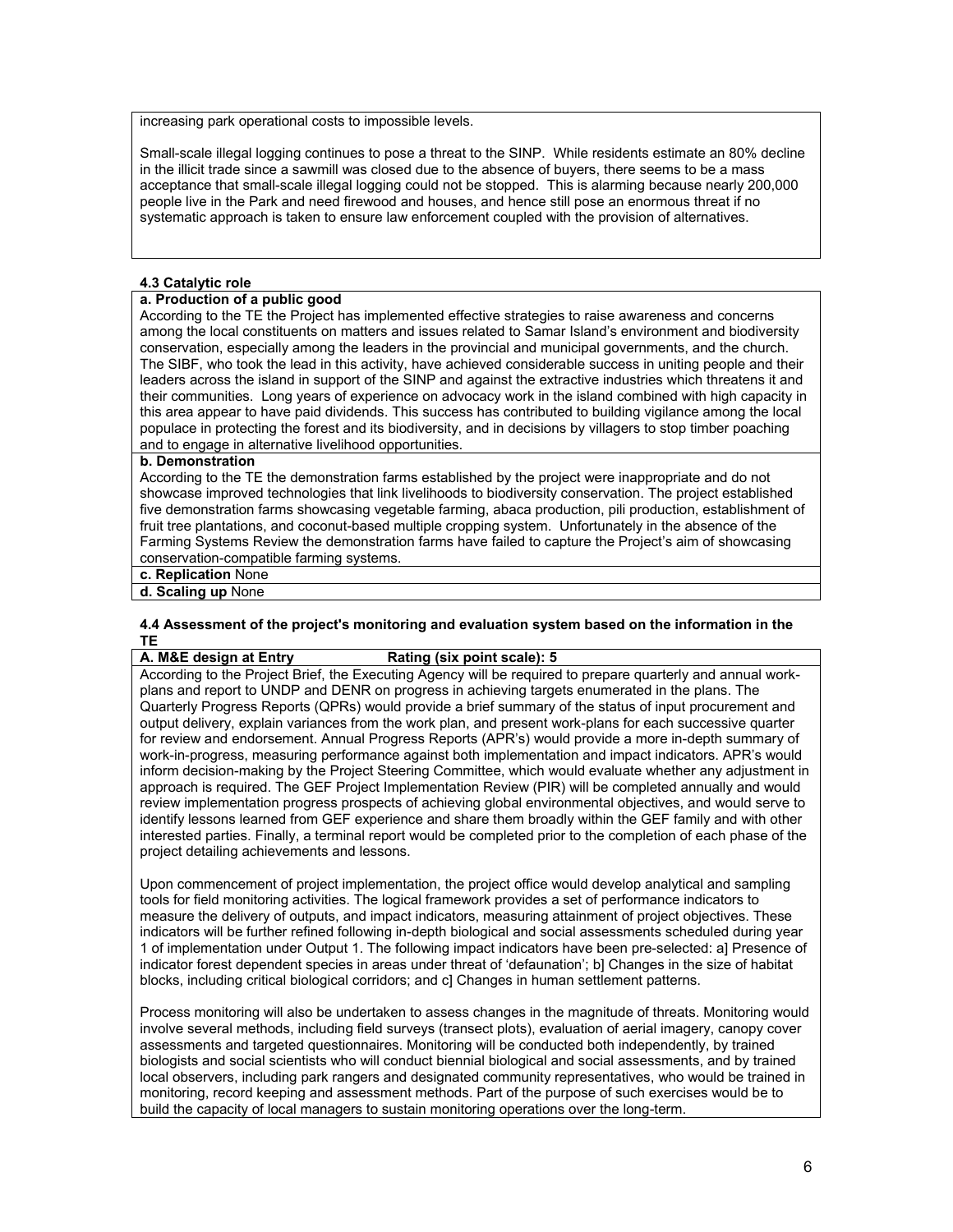The project will be subject to two mandatory independent evaluations. The first of these will be scheduled during the third quarter of year 3 to determine whether the pre requisites for graduation to phase 2 have been satisfied. Triggers are listed in the logical framework and include legislative clearance of PA designation, establishment of the permanent PAMB, and formal delimitation of PA boundaries. A second evaluation will be scheduled upon project termination and UNDP, may, at its discretion, schedule additional independent evaluations if deemed necessary.

The indicators and the means of verification presented in the project brief are appropriate and sufficient. **B. M&E plan Implementation Rating (six point scale): 5**

According to the TE progress monitoring against the quarterly and annual work plans has been undertaken in both quarterly and annual reports since the project inception. These have been submitted to UNDP and the DENR-8, Foreign Assisted Special Project Office (FASPO) and PAWB offices of DENR. The reports presented a clear summary of work-in-progress in terms of measuring performance against both project implementation and the corresponding set of impact indicators. The reports also provided information on the problems and issues encountered by the project over time. The information therein has served as a guide in determining the successes and shortfalls, as well as the major variations made from the approved quarterly and annual work plans.

Internal activity monitoring was undertaken in 2005 to assess project implementation and accomplishments for the period 2000-2005 and to serve as guide for the project management team. However, the monitoring report has not been able to present clearly the problems incurred, the key issues and concerns identified, and the lessons learned from the implementation of the project.

Impact monitoring to assess the impacts of project activities on biodiversity conservation and sustainable livelihoods has not yet been introduced in the Project. Identification of simple and verifiable impact indicators to measure on-the-ground improvements realized due directly to project interventions is inherently an indispensable tool for managing any development project and should be employed as standard.

**C.1 Was sufficient funding provided for M&E in the budget included in the project document?** Yes.

Sub-contract for socio-economic assessment and monitoring (\$23,690), reporting (\$45,000), travel (\$67,020). M&E activities were also financed under other personnel land sub-contracting lines. **C.2 Was sufficient and timely funding provided for M&E during project implementation?**

UA. There is no clear information in the TE on sufficiency and timeliness of the funding for M&E. **C.3 Can the project M&E system be considered a good practice?**

Yes, but more details would be needed for knowledge sharing.

# **4.5 Lessons and Recommendations**

Project lessons and recommendations as described in the TE

**What lessons mentioned in the TE that can be considered a good practice or approaches to avoid and could have application for other GEF projects?**

### **Strategic**

- All partners involved directly in the implementation of a project should be required to sign off on the Project Brief prior to its submission to GEF in the same way as the GEF Country Focal Point signs signifying the agreement of the Government.
- Projects under pressure to reach pre-planned targets have little freedom to adjust to changing needs, to allow for outcomes of necessary research to be incorporated into the implementation activities, and to co-operate meaningfully with other international partner organisations towards joint goals. Designers, particularly of ICDPs, should allow sufficient time to allow for flexibility and "organic" growth and development within a project.
- Experience in this and similar projects has been that nationals argue fiercely that knowing better about their environments and how their government and institutions operate, they are in a better position to implement projects than foreign consultants. That may be so but when this is assumed, consideration needs to be paid to the learning curve and how it affects the timeline and preparatory phase design of projects.
- To shorten the learning curve, project personnel should be encouraged, even required, to seek national and international exposure to broaden their knowledge base about Protected Area management experiences elsewhere. Local opportunities exist such as the annual Wildlife Conservation Society of the Philippines Conference and the Asean Regional Center for Biodiversity Conservation in Los Baños,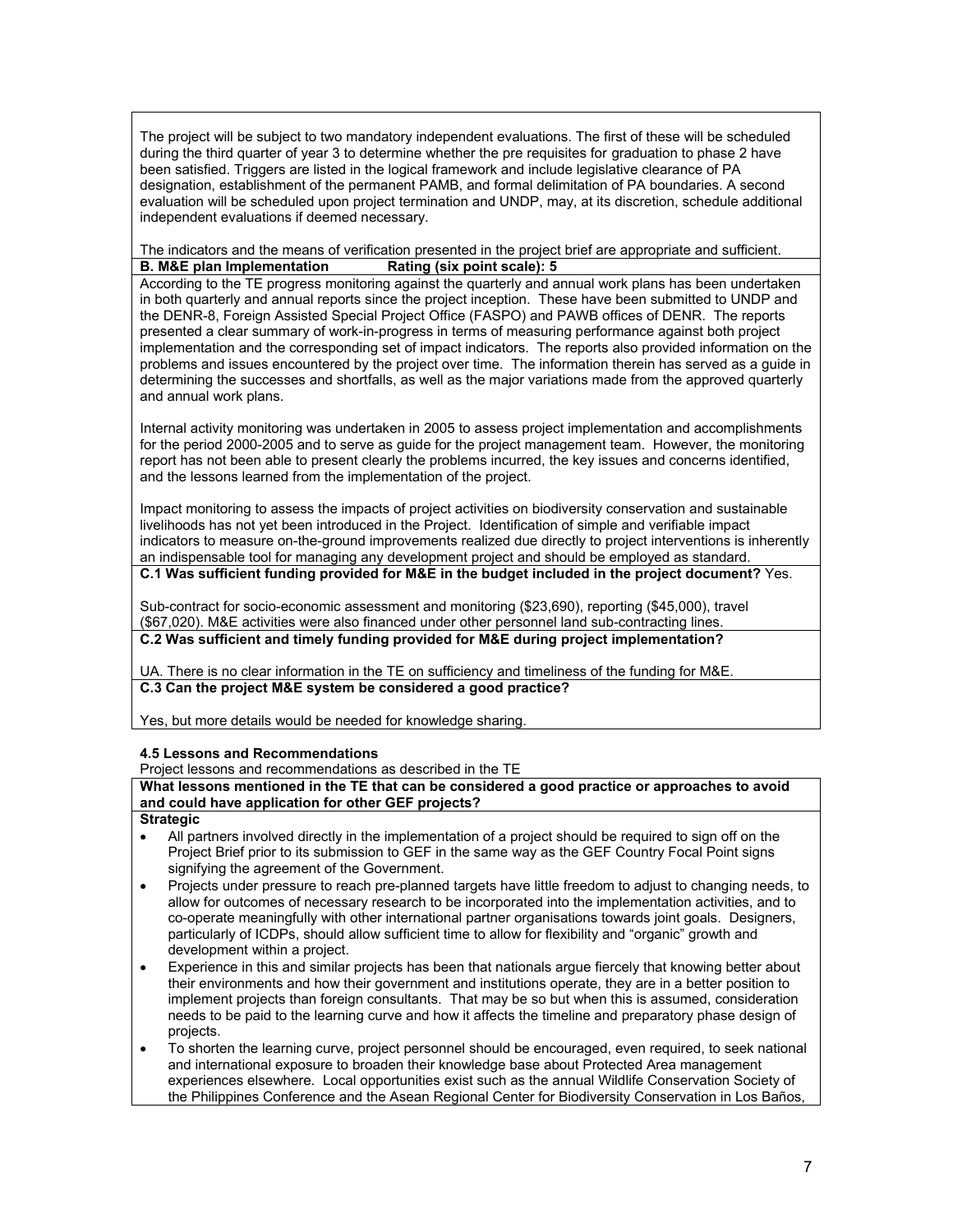#### Laguna.

- Advantage should be taken of other initiatives happening within their own departments. For instance, the DENR has issued Criteria and Indicators for Sustainable Forest Management in the Philippines by which to gauge the success of community-based forest managers, and the DENR has likewise identified appropriate forest-based livelihoods under its Community Based Livelihood Assistance Project (CLASP) project.
- Many developing countries are struggling with Protected Area models that are not completely applicable to their situations, since the people concerned have had to learn their profession abroad. While the Development Academy of the Philippines has established a course on Protected Area Management and more and more professors are teaching courses on it, much can be done by a country-wide organization of protected area professionals exchanging experiences on the web or in an annual or biennial national conference. Many of the mistakes made and opportunities lost could have been avoided if such an interactive organization existed and was relied upon by project staff to test ideas on and seek experiences.
- Without denigrating the professionals concerned, a characteristic of most bureaucratic institutions is that innovation is generally not rewarded. As such, projects should start with this assumption and provide ample opportunities for rewarding innovation and independent thinking. For example, the idea that the bureaucracy itself is hindering the progress of a project may have been arrived at, but rather than imagining the possibility of an entirely new arrangement not necessarily prescribed by law but made possible by it, such problems tend to be treated as inevitable and merely tinkering with the bureaucracy is deemed satisfactory.
- Adaptive management, while successfully employed in this project, should also be rigorous and fully documented. While this Project produced satisfactory data, databases and generally accessible information, it did not have a revised logframe on which to base its innovations, nor did it make full use of success indicators that required little effort to put down (e.g. estimates of crowd numbers at the caravan, entries in the photo exhibit logbooks, or list of recipients of advocacy materials).
- The TET encountered many instances when the culture of Samareños was used as a reason for doing things a certain way. However, such culture and other local practices were more often used as an excuse instead of as opportunities for project enhancement. For example, while a baseline for the biodiversity was studied (BRA), a social baseline to determine what were the driving factors that led to forest migration and how could this feed into the COP design would have been useful.
- Many local languages are dying out and much local knowledge is passed on only by word of mouth in these languages. Many resource management methods and facts that are language-dependent will become lost. Greater emphasis should therefore be placed in projects to take better advantage of local knowledge, and wherever possible, this knowledge should be documented in a major language with the full nuances inherent in the local language taken account of. Despite emphasis in planning on local participation and broad stakeholdership, there is a danger that knowledge from the grassroots level may reach only as far as their community organizers. Protected area managers should take pains to gather local names of plants, animals and local appreciations of their relationships and uses to improve the management planning process.
- There is a paradox in forest projects which needs to be dealt with frontally one that treats forest dwellers both as beneficiaries and as threats. Many have sidestepped this issue and operate on the assumption that because of the first, the second will be neutralized. When such assumption fails, there is no incentive to finding the reasons because one can easily use any of a number of factors to explain the failure.

# **Technical**

- Implementation of development activities for livelihood and biodiversity conservation in communities necessitates a well-coordinated effort across provincial, municipal and barangay government units. This would ensure that the government units act together harmoniously towards the common goal for livelihood development and biodiversity conservation.
- Training and education on biodiversity conservation and livelihood is not a one-shot deal. It necessitates a well-tailored plan and careful step-wise implementation so that the project will know where to begin, what to do next and where to end. The project's training activity lacks clear direction to support its goal for livelihood development and biodiversity conservation.
- The livelihood alternatives introduced to communities have been almost solely agriculture-based designed to improve farm production and as a result lead people away from dependence on the forest. However, they will be doomed to failure unless alternatives are provided for all aspects of forestdependence – energy, building materials, medicines. All alternatives should complement biodiversity conservation over and above reducing human pressure on the forest.
- Technical know-how among the project staff, NGO partners and service providers is wanting on forest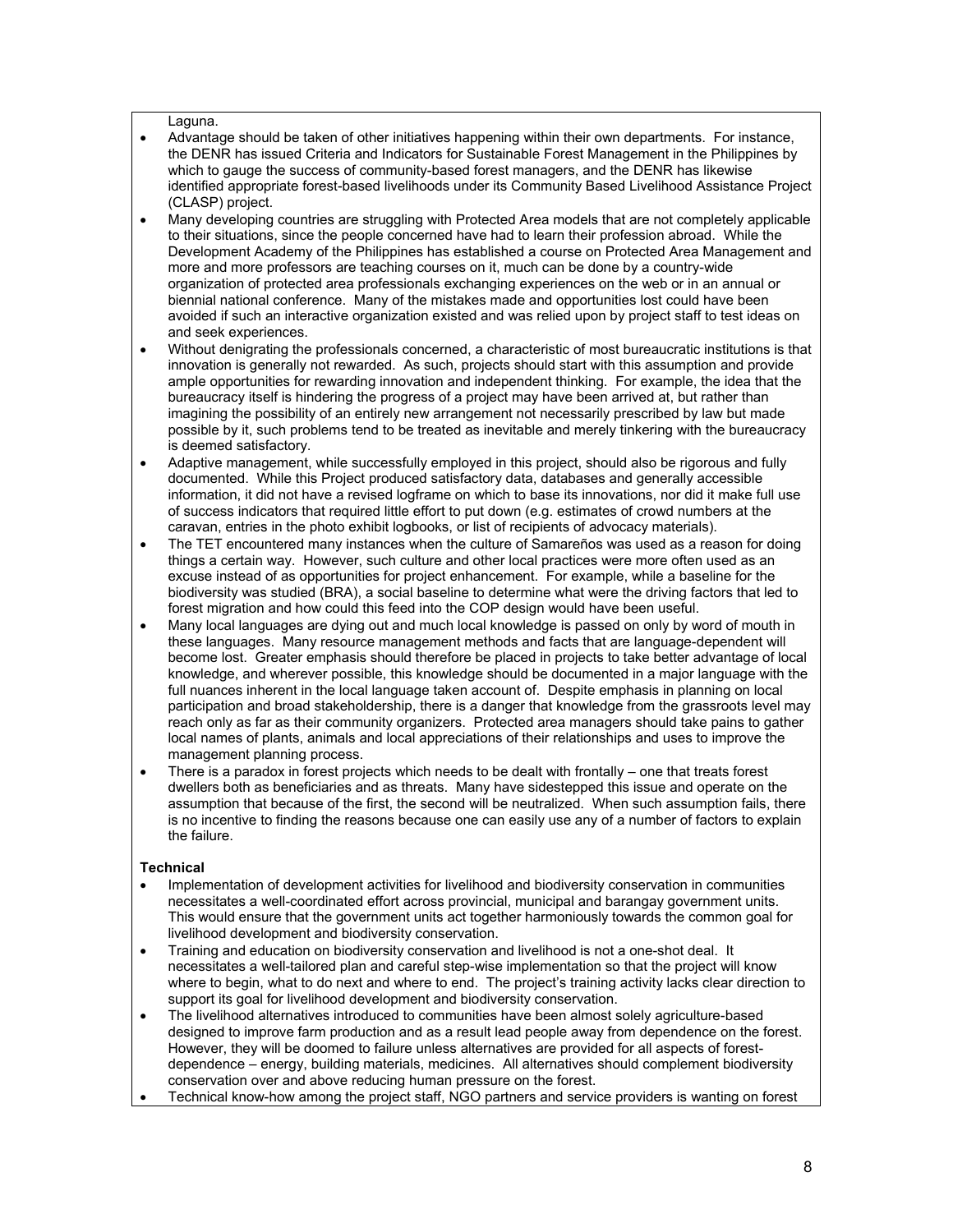resource management, agro-forestry, and biodiversity conservation. Improvement in these will help bring about appropriate knowledge and skills to partner communities.

- The project's initiative to integrate biodiversity conservation and the SINP in the elementary and high school curricula in partnership with the DEd-8 is an excellent innovation in raising awareness and understanding about biodiversity conservation building on the experience of other countries in that raising awareness amongst children raises awareness amongst their parents as well.
- The failure of the project to accomplish the farming systems review which could have been the basis for identifying appropriate and biodiversity-friendly farming systems has created unfavorable effects to the kind of livelihood alternatives that have been introduced in the COP sites.
- Dissemination of IEC materials in communities is not a guarantee to improving awareness and understanding of communities especially on the technical aspects of the project. It should be supported with a face-to-face extension approach through seminars, trainings and focus group discussions.
- The approach of the project to the creation of development plans such as the FLUP has been complicated and costly. If plans are intended for adoption by the LGUs, they should have been made simpler and less costly to implement considering the limitations of LGUs in terms of technical capacity and funding.

**List (or if detailed summarize) the recommendations given in the terminal evaluation**  The TE makes the following recommendations:

# **Strategic**

- The dedication of the staff holding dual roles should be recognized formally, if possible.
- Immediate steps be taken, within Phase one if possible, to ensure that no other permits over areas covered by the SINP be given without PAMB authorization. A rigorous system will have to be designed in order to ensure that the PAMB makes its decisions according to recent stock estimates and a system of collective approvals would ensure efficiency.
- The Project and the SIBF as project partner participate fully in the Scoping and any stage in the EIA process that is open to the public, particularly in providing technical details from the results of the BRA, on the biodiversity value and sensitivity of the proposed areas, and allowing the EIA Review Committee to use maps of old growth forest areas for determination of the legality and viability of the mines.
- The Project determines how critical the areas covered by the extractive activities are, and focuses advocacy on gaining consensus on the bounds of old growth forests.
- In order to reduce illegal tree-felling, activities need to be undertaken to a) improve appraisals of the extent of the problem by estimating the remaining timber stock against firewood and shelter needs of the current residents of the Park; b) provision within the livelihood focus of alternatives for firewood and building needs as well as food and economic improvements; and c) extending advocacy to make the link between small-scale logging and floods/landslides also prevalent in the public mind.
- The awareness raising program be extended to include the civil servants within the other Bureaus of the DENR at both national and Region 8, particularly those who have a decision-making function, in order to explain a) the global value of the SINP (endemics, globally-threatened species) and the interest and involvement of the international community; and b) the facts that the integrity of the forest as a whole is important to its survival and the areas of second growth have a vital function in buffering the key old growth areas from external influences.
- A staff position should be assigned with the sole function of ensuring comprehensive coordination of the Project with LGU's with the goal of seamless integration of purpose and resources to reach Park objectives.
- The Project simplifies its planning system and concentrates on producing plans that can be adopted easily and implemented realistically by the LGUs
- A summary version of the 10-year PA Management Plan be disseminated widely and integrated with other Plans, and that all necessary means are taken to ensure that activities therein are accomplished
- There is a pressing need to re-examine the mechanisms that are available to providing acceptable levels of representation to stakeholders in the decision-making process for the SINP while reducing significantly the number of persons involved in the executive body. Since it is clear that any such mechanism will lie outside of the provisions of the NIPAS Act, it will be important to ensure that the recommended approach can be supported through appropriate existing or new legislation.
- The SIBP takes the necessary legal steps to ensure that all the proceeds from timber and other products confiscated from the SINP, whether from sales of products confiscated in convictions over illegal use or forfeiture of abandoned products and equipment and vehicles, are used to establish a separate endowment for the SINP, interest from which can be used to sustain day-to-day park operations, including increased operations against the illegal timber and other trades.
- The obvious successes of the Project's advocacy program should be extended to encompass a second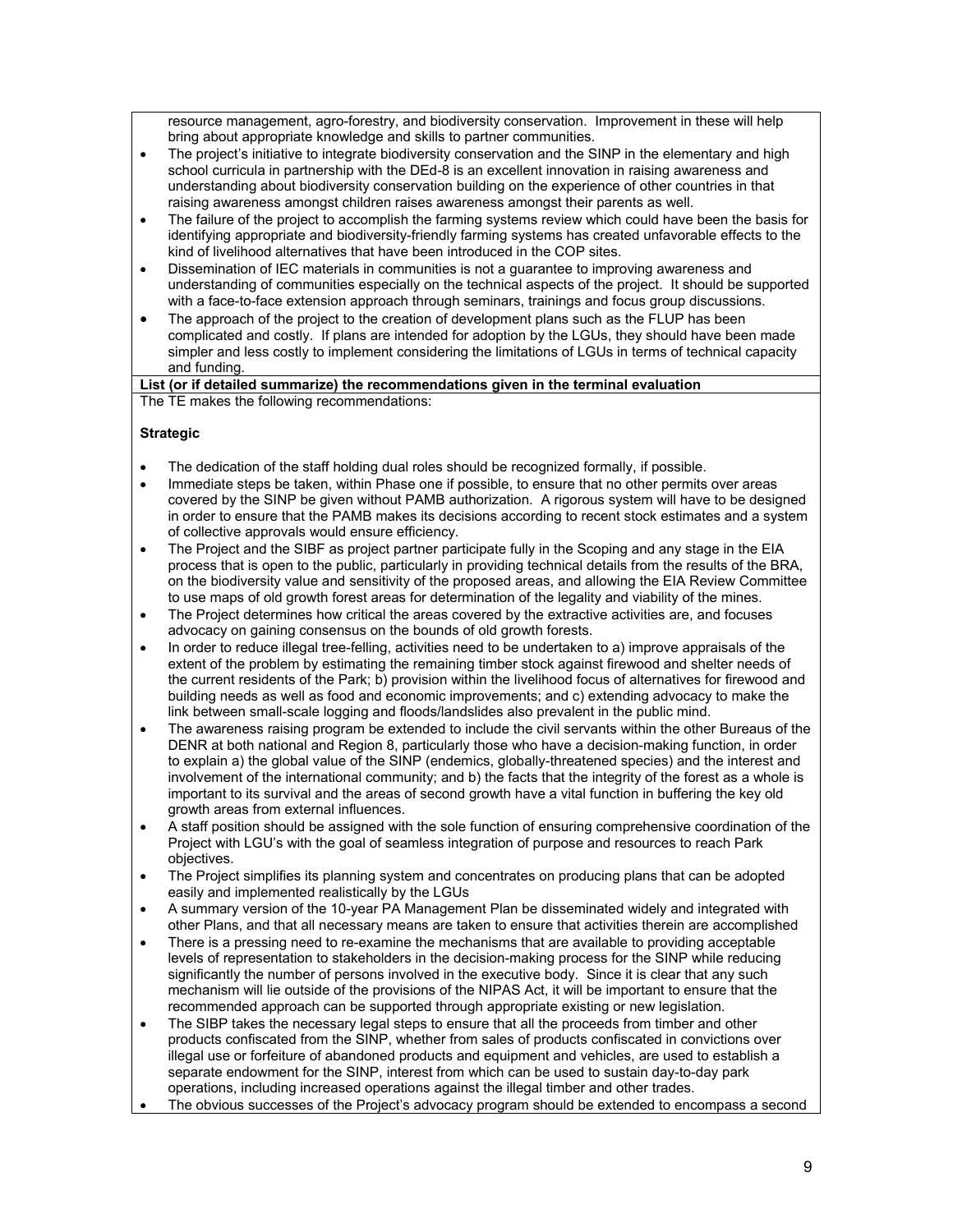stage of advocacy to generate material as well as political support for park operations and to focus on the dimensions of emerging threats.

- The selection of the PM for any second phase of the Project should be undertaken in a completely transparent fashion with, as far as is possible, one PM serving for the entire period.
- The roles of Project Manager and Project Superintendent are formalized within the management structure of DENR-8 prior to December 2006.
- Short of an event such as illness, resignation or incompetence, a single CPM is elected by the SIBF to the position for the entire period of any second phase of the Project.
- The co-management arrangements for the Project are maintained, and with the proviso that selection procedures for the PM and CPM are changed, that they should continue for any Phase Two of the Project.
- The CTA appointed for any second phase of the Project should be appointed by UNDP and DENR and have no previous connection with DENR-8 and either be a Philippine national from outside of the Visayas or be a foreign national.
- That a) UNDP should facilitate the Project quickly to access innovative ideas for linking livelihoods with biodiversity conservation that could be introduced before the end of the current phase; and b) this aspect requires addressing under any second phase of the Project.
- The GEF Secretariat should consider this point on evaluation criteria [paragraph 109c] and issue guidance through the Regional Technical Advisors to be included in evaluation teams' TORs.
- The GEF recognize that this sort of protected area-focused project still have an important role in conserving global biodiversity, and cautions that the current approaches championed by GEF may not always be the most appropriate and that a mixed portfolio may be more effective in achieving the aims of the CBD. Don't throw the baby out with the bathwater!
- The Project establishes a mechanism through which proper coordination among LGUs at various levels is ensured.
- The PSC takes on a more active role in coordinating the activities of the Project with those of other government agencies and donor groups working in the area.
- The Project Manager instigate a rigorous system of computer back up for each department to be undertaken at the end of each and every week, and that such back-ups are either stored safely but externally to the office, or within a fire-proof safe within the office. Similarly, back-up lists of passwords should be stored securely.

### **Technical**

- The COP livelihood activities should be extended in areas or barangays located within the core zone of the SINP where communities are expected to have been highly dependent on forest resources for livelihood.
- Introduce and develop forest farming and tree-based agroforestry systems in existing kaingin farms and open areas to minimize human pressures on the forests brought about by continuing collection of wood and other forest products, and promote biodiversity-compatible farming systems within communities.
- Introduce rapid assessment and planning for the improvement of the established demonstration farms to showcase biodiversity-compatible farming systems. On-the-ground improvements in the established demonstration sites and even establishment of more appropriate demonstration farms in other locations should be considered for Phase Two.
- The Project needs to implement repeated and longer-term Information, Education, and Communication activities to ensure that communities are influenced to put the principles of community participation in biodiversity conservation and protection into action
- The Project has to coordinate with the LGUs and other existing support-agencies in the area to plan and implement a strategy that will ensure continuing visitation and provision of technical support to local communities

**4.6 Quality of the evaluation report** Provide a number rating 1-6 to each criteria based on: Highly Satisfactory = 6, Satisfactory = 5, Moderately Satisfactory = 4, Moderately Unsatisfactory = 3, Unsatisfactory = 2, and Highly Unsatisfactory = 1. Please refer to document "GEF Office of Evaluation Guidelines for the verification and review of terminal evaluations" for further definitions of the ratings.

**4.6.1 Comments on the summary of project ratings and terminal evaluation findings from other sources such as GEF EO field visits, etc.** None.

| 4.6.2 Quality of terminal evaluation report |                                                                              | Ratinɑs |
|---------------------------------------------|------------------------------------------------------------------------------|---------|
|                                             | A. Does the report contain an assessment of relevant outcomes and impacts of |         |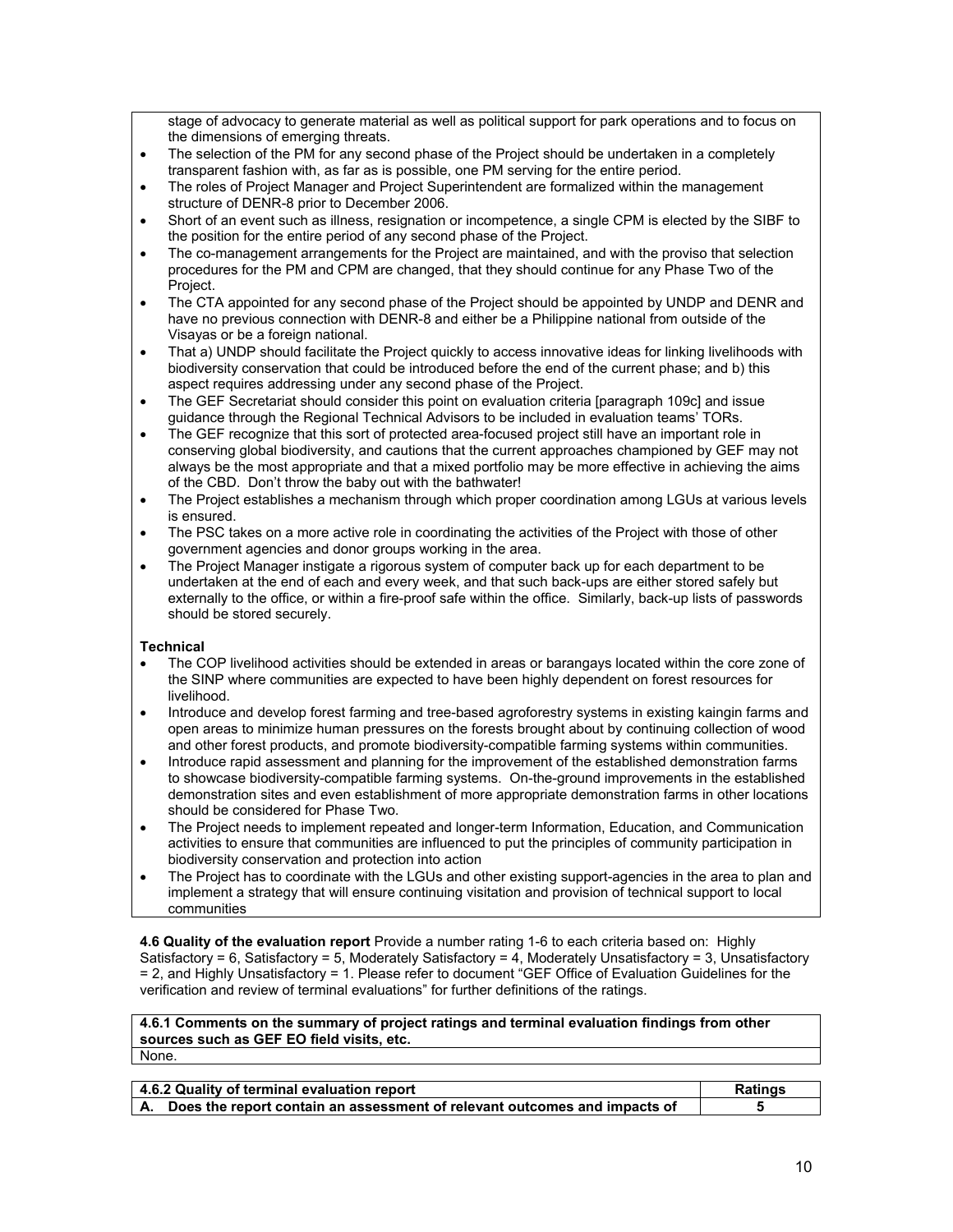|    | the project and the achievement of the objectives?                                                                                                                                                    |   |
|----|-------------------------------------------------------------------------------------------------------------------------------------------------------------------------------------------------------|---|
| В. | Is the report internally consistent, is the evidence complete/convincing and<br>are the IA ratings substantiated? .                                                                                   |   |
| C. | Does the report properly assess project sustainability and /or a project exit<br>strategy?                                                                                                            | 6 |
|    | D. Are the lessons learned supported by the evidence presented and are they<br>comprehensive?                                                                                                         | 6 |
| Е. | Does the report include the actual project costs (total and per activity) and<br>actual co-financing used? No. There are figures as of December 2005 by project<br>components plus a confusing annex. |   |
|    | Does the report present an assessment of project M&E systems?                                                                                                                                         |   |

## **4.6.3 Assessment of processes affected attainment of project outcomes and sustainability.**

**Co-financing and Project Outcomes & Sustainability.** If there was a difference in the level of expected co-financing and actual co-financing, then what were the reasons for it? Did the extent of materialization of co-financing affect project's outcomes and/or sustainability, and if it did affect outcomes and sustainability then in what ways and through what causal linkage did it affect it?

There were no differences in the level of expected co-financing and actual co-financing. The TE reports that the funds from the Foundation for Philippine Environment (FPE), USAID and NGOs had been spent on activities significant to the Project. FPE funds were directly provided to KAPPAS (an NGO) operating in Samar Island. USAID funds were spent under SAMBIO (Samar Biodiversity Study) project undertaken in preparation for the SIBP. NGOs also made in-kind contributions.

**Delays and Project Outcomes & Sustainability.** If there were delays in project implementation and completion, then what were the reasons responsible for it? Did the delay affect the project's outcomes and/or sustainability, and if it did affect outcomes and sustainability then in what ways and through what causal linkage did it affect it?

According to the TE The project was designed as a two-phase project. Phase I was implemented from January 1999-December 2006 (no cost extension was granted for the period January 2004-December 2006) since the project operationally started on the ground in March 2001). Phase II is planned to be implemented from January 2007-December 2008. The timeframe was overly ambitious in attempting to establish the largest wholly terrestrial protected area in the Philippines. Although it was envisaged that the Project would be implemented in two phases, not enough credence was given to the difficulties that could have been foreseen given the number of local government units (including barangays) that would be involved and the complexity that that would engender, the physical difficulties that the terrain imparts on fieldwork, and the political instability on the island. As such, more time and budget should have been allocated to the preparatory phase – something that ultimately occurred through the 20-month extension granted to the project because of slow implementation, but with no increased budget.

The extension term to the first phase of the Project has allowed the PMO to fulfill some activities which the logframe identified for Phase Two, specifically:

the establishment of a PAMB Executive Committee,

documentations of their experiences thus far and

other support services for the PAMB;

but it has done so without any additional budget for which it must be congratulated.

The "growing pains" of the SIBF clearly resulted in inefficiencies leading to delays and failure to achieve certain deliverables, most notably the Farming Systems Review. It appears that the NGOs thought "comanagement" was to be completely equal in all respects, e.g. co-signing everything including, say, travel orders, and had apparently requested this, but in reality they found the levels of administration burdensome and two of the CPMs interviewed complained that the amount of administration meant that they had too little time to be effective in leading on their allocated tasks of advocacy and livelihoods.

Delay in the Biodiversity Resource Assessment (itself in part delayed by the New People's Army activity) has in part been responsible for delays in the PA Management Plan. A dearth of PA planning specialists has not helped. The idea to develop watershed management plans to break the task of planning for a big PA into smaller manageable areas has simply diverted resources away from the central task and proved given a false sense of progress.

|  | 4.7 Is a technical assessment of the project impacts described in |  | l Yes: | No: X |
|--|-------------------------------------------------------------------|--|--------|-------|
|--|-------------------------------------------------------------------|--|--------|-------|